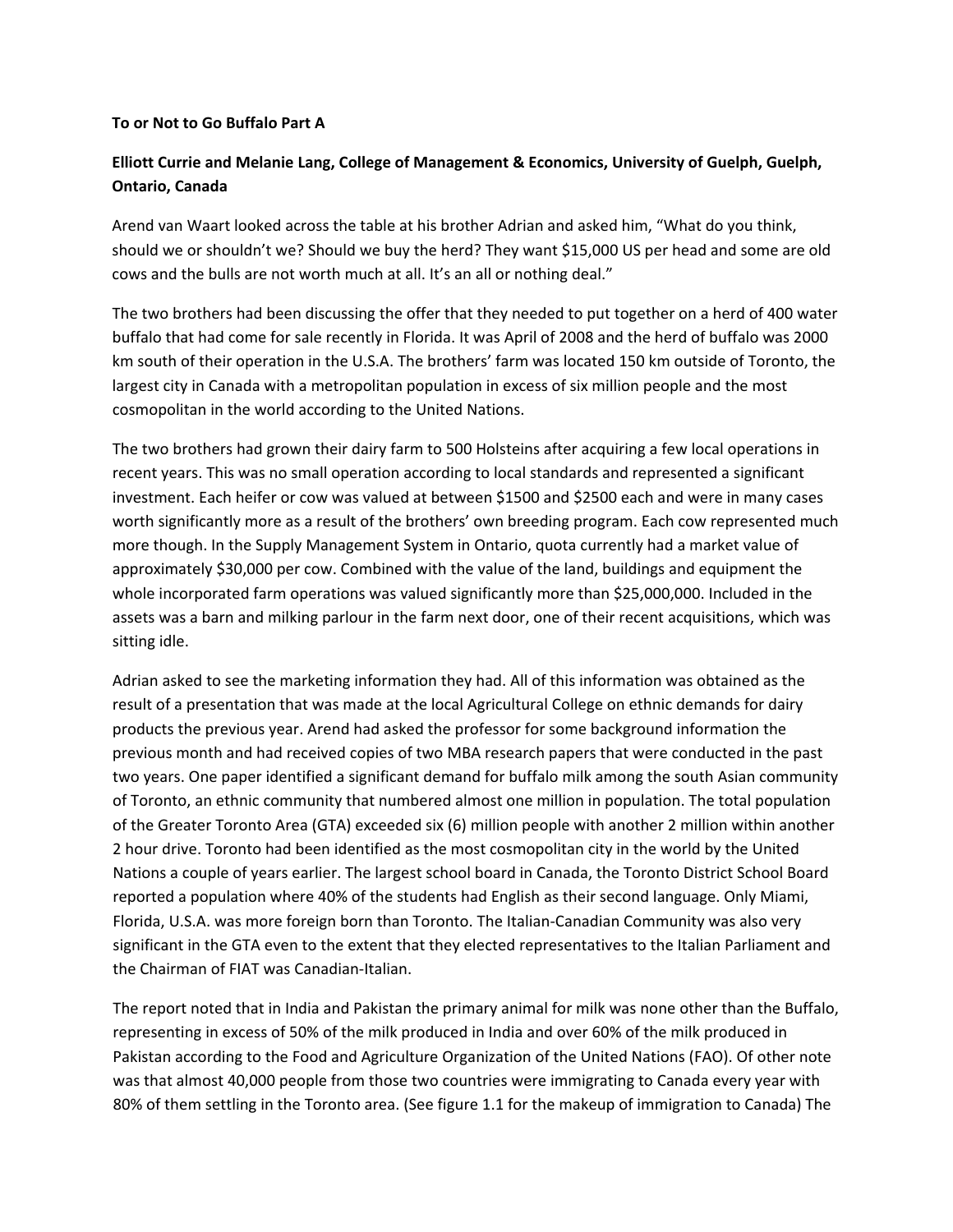report did note that the south Asian grocery stores would welcome the buffalo milk providing it was at the same price as the cow milk that would be placed right alongside it in the coolers. And many of the vendors advised that they expected many of their customers to purchase the milk and produce their preferred foods in their own kitchens just like back home.

Currently the brothers were receiving \$0.60 per litre for the milk sold in the quota system. Buffalo, like goats and sheep were excluded from the quota system as they were not classified as Bovine in Canada. There was even mention in one report that the market for milk was growing globally with bovine cows providing the largest portion of the milk but growing at a slower rate of production than buffalo. India was competing with the U.S.A. as the largest milk producing country in the world, and the majority was buffalo milk.

The other paper made mention of the demand for Buffalo Mozzarella and the market in the delicatessen and higher end restaurant market. Currently the majority of the Buffalo Mozzarella sold in Canada came from Italy. Normally this would not make much of an issue but the customers in the survey insisted that the cheese be available as fresh as possible, reducing the potential shelf life of the imported unripened cheese which in Italy was generally eaten with 2 to 3 days. It was noted that at one store the proprietor insisted that the cheese from Italy had only a five to six day shelf life. Any Mozzarella that could be available with a longer shelf life would be appreciated. However he did mention that the demand rarely left anything on the shelves for the full 6 days. Supply was another issue. To obtain the Italian cheese it was difficult to ensure supply when desired as the demand was not being met from Italy and new farms were springing up in the Netherlands and Belgium. Columbia and Venezuela and other Central and South American countries had raised the animals for centuries after being introduced by the Spanish from Italy. Australia also raised the animals for the production of Mozzarella and related products. The animals in Australia had been sourced from nearby lands of South‐East Asia and were well suited to the climate of northern Australia.

Arend pulled out the two graphs from one paper that showed the consumption of fluid milk in Canada and the demand for Cheeses (see figures 1.2 and 1.3). The highest margin product for the dairy farmers was the marketing of fluid milk but that demand was declining. Conversely the demand for cheese was changing. The overall demand was increasing but not in the traditional products, the growth was in specialty cheeses.

One of the largest issues to catch the brothers' eyes was the tariff on the imported cheese, 285%. No wonder the Buffalo Mozzarella was selling for between \$15 and \$21 per 100‐150 gm ball of cheese. The survey conducted by the MBA's made mention of the fact that the delicatessen owners and chefs that were surveyed ignored the question of price and prioritized the criteria for the cheese as firstly taste, secondly quality and finally service. Price issues were ignored by the potential customers as they said they can sell whatever they can get at the delicatessens and the chefs considered the taste and quality essential.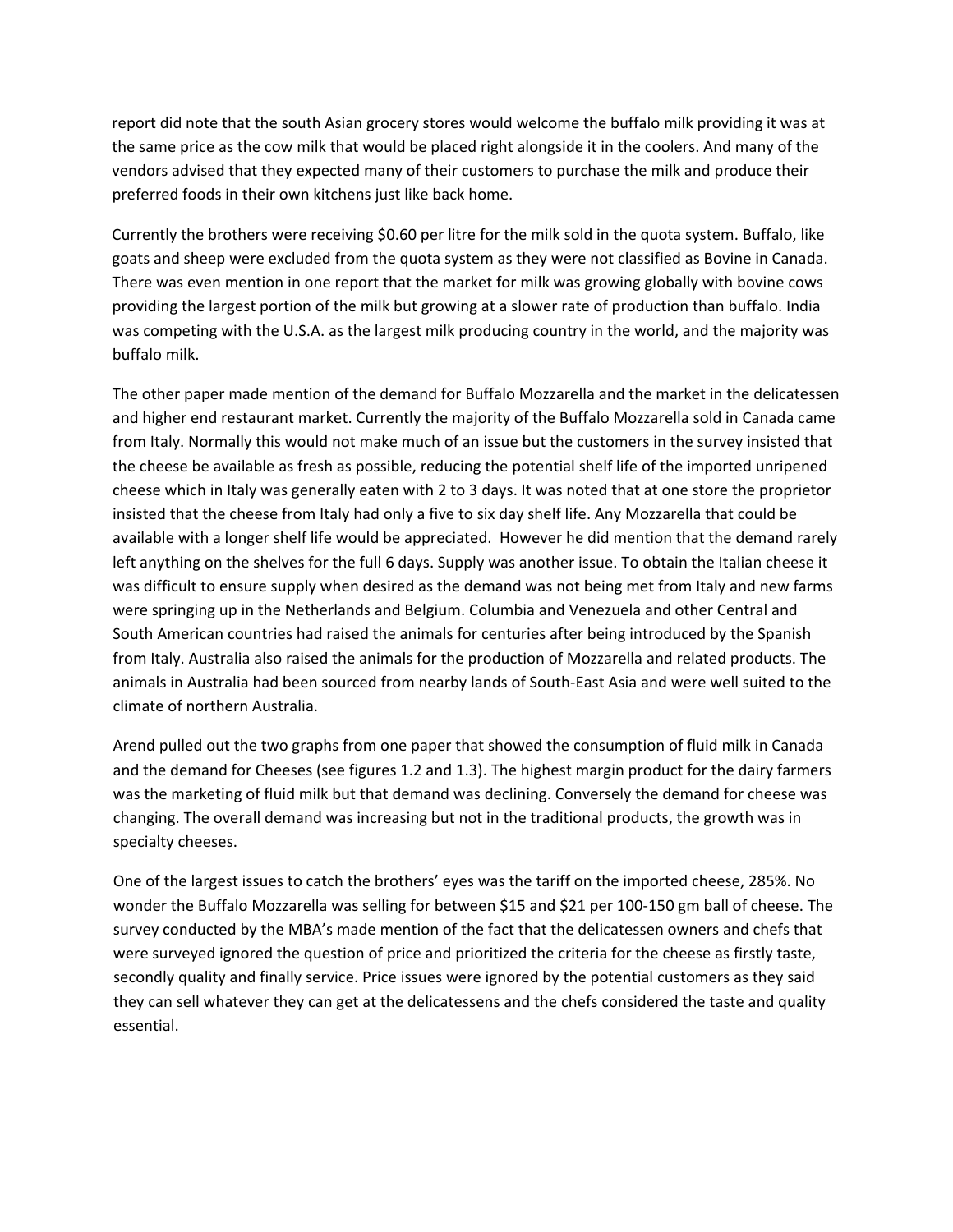"Okay" said Adrian, "we can probably cash flow the purchase from the Holsteins. But how do we get them here? Won't the Food Inspection Agency require all kinds of certificates of origin and veterinary testing before we can import the animals? What about BSE?"

There had been many issues that had interfered with the trading of beef and related products between Canada and the USA over the past 5 years and the rules were not being eased for older animals. "The process looks a bit too simple; we may need a lot of veterinary and other technical help. They are asking for country of origin of the animals. Do we know that?" (See figure 1.4)

The brothers then considered the expected future of their current operation. Sales of fluid milk were decreasing per capita but overall sales were increasing, in particular in the cheese and specialty products. Total sales continued strong but with diminishing growth. The cheese sales looked the most promising primarily of the specialty cheeses. Dairy farmers tended to receive a lower price for the milk sold for the production of cheese under the supply management system in Ontario.

"So Adrian, do you know how to make mozzarella? When was the last time either of us were in Toronto other than to catch a plane?" asked Arend. There was no real need for the brothers to visit Toronto as the sales of milk were conducted by the Dairy Farmers of Ontario that represents the cow milk producers of the province. The issue of selling the milk was left up in the air as neither brother had been much involved in the matter before.

"The animals take 11 months gestation similar to cattle so that is easily managed, I guess. Where would we get the bull?....That makes it next spring before we can start selling any milk or making and selling any cheese." mused Arend.

Adrian replied, "We aren't even permitted to make cheese on the same operation as the milk is produced. You know the rules." By law in Ontario the processing of milk must be separated from the production of the milk. All milk must be pasteurized in Ontario.

Arend's reaction was, "We don't even know how to make some of the cheeses or yoghurts or whatever they make from buffalo milk let alone cow milk. But at least they can be milked in our idle parlour. I am concerned over to whom or where we should sell the milk. The milk is reputed to be over 8% butter fat and 5.5% protein, we can't get anywhere near that with the Holsteins. "

"So what do you say?"

### **Assignment questions**

- 1. Using whatever analysis method you deem appropriate, assess whether this is a good industry to enter and substantiate your decision.
- 2. What issues must the brothers overcome should it be decided to proceed with the purchase?
- 3. Prepare a basic pro forma set of financial estimates of the cost to proceed with the acquisition.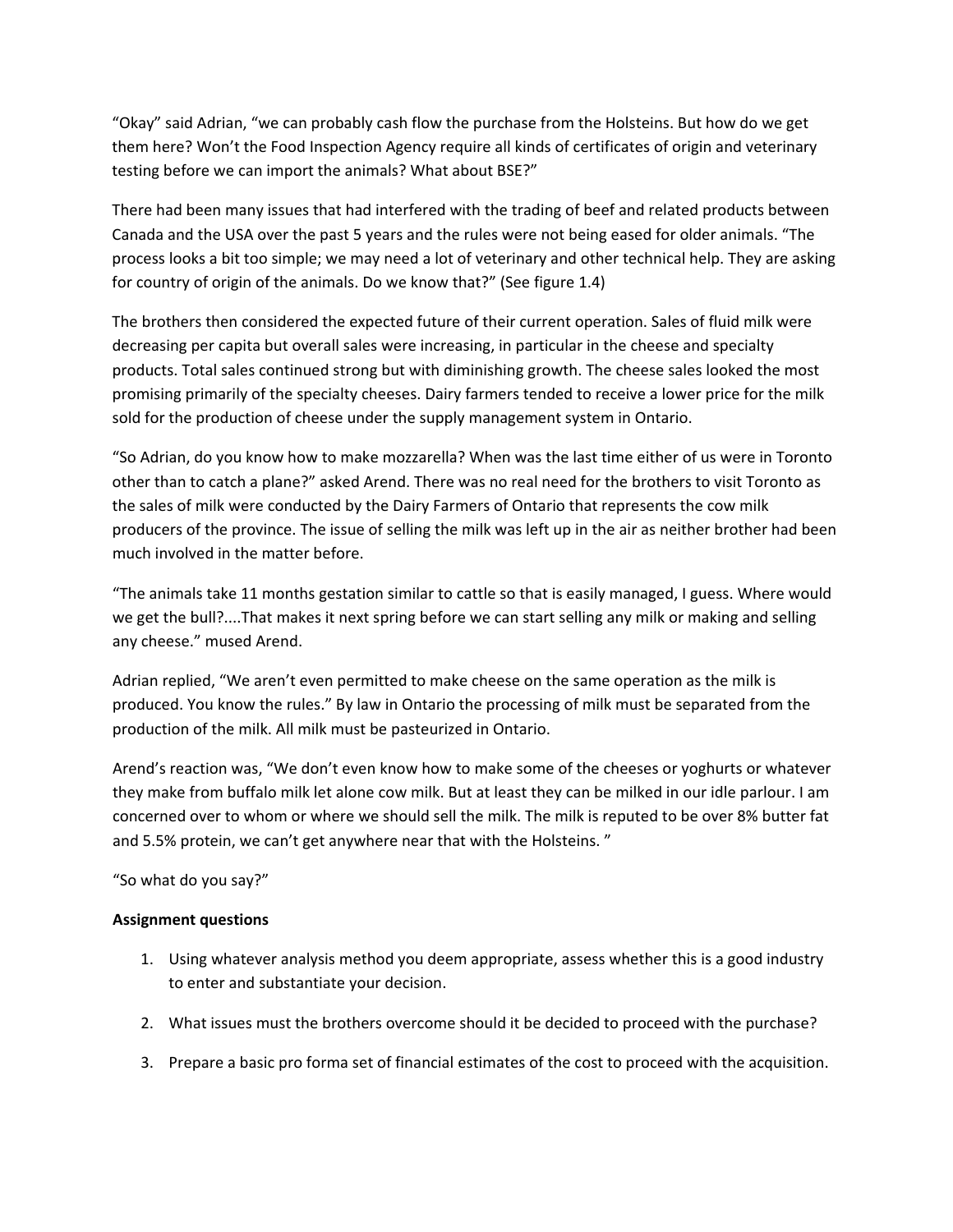- 4. When can it be projected that the farm will commence generating revenue from the buffalo, how will they generate the revenue, how much will they generate and ultimately is this a profitable venture?
- 5. Prepare any other analysis that you deem may be required by the brothers to decide to proceed.
- 6. Should the brothers enter the buffalo rearing business?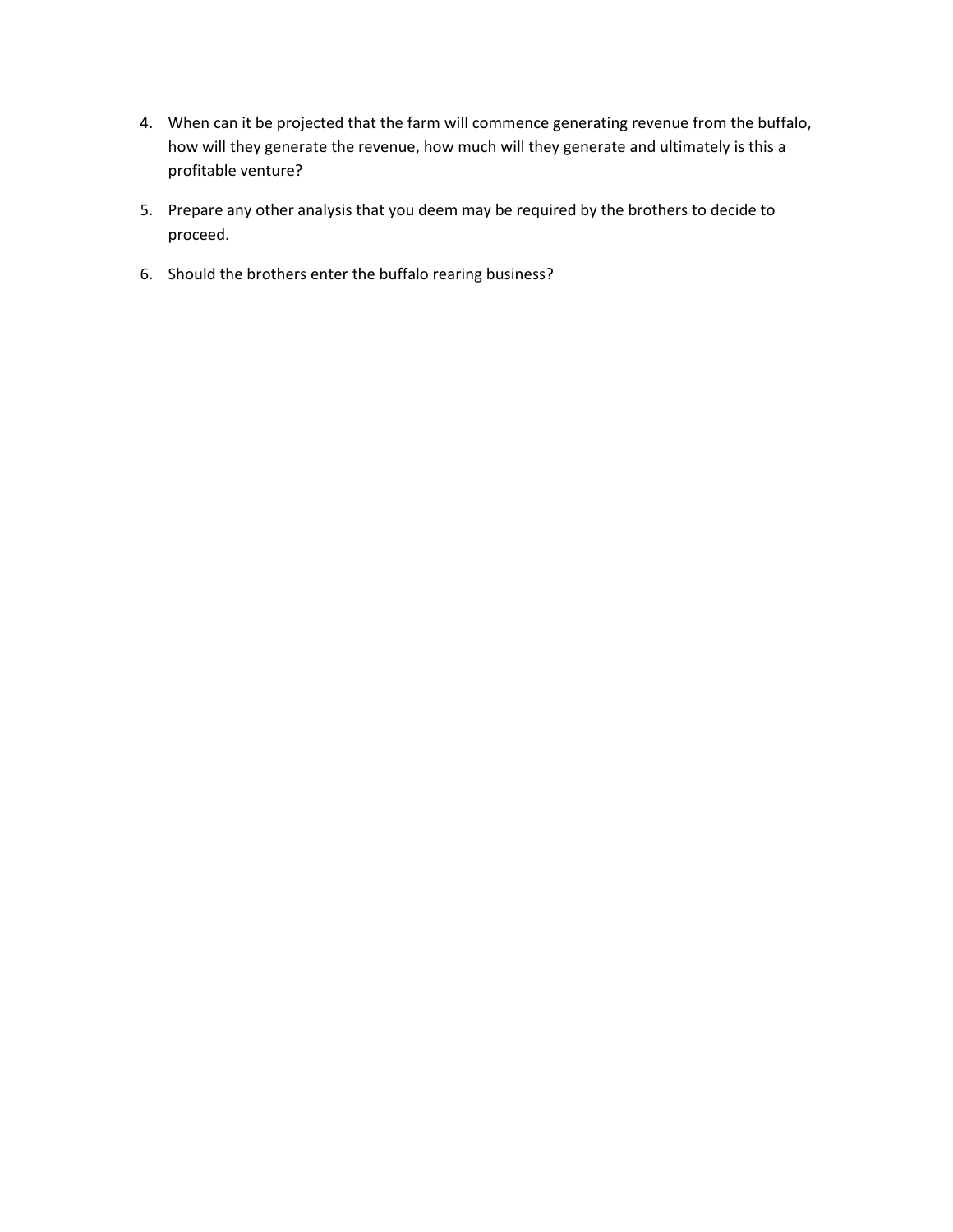|                                               | Period of Immigration |      |           |      |           |      |           |      |           |      |
|-----------------------------------------------|-----------------------|------|-----------|------|-----------|------|-----------|------|-----------|------|
|                                               | Before 1961           |      | 1961-1970 |      | 1971-1980 |      | 1981-1990 |      | 1991-2001 |      |
|                                               | Number                | %    | Number    | %    | Number    | $\%$ | Number    | %    | Number    | $\%$ |
| Total<br>Immigration                          | 894,465               | 100  | 745,565   | 100  | 936,275   | 100  | 1,041,495 | 100  | 1,830,680 | 100  |
| <b>United States</b>                          | 34,805                | 3.9  | 46,880    | 6.3  | 62,835    | 6.7  | 41,965    | 4.0  | 51,440    | 2.8  |
| Europe                                        | 809,330               | 90.5 | 515,675   | 69.2 | 338,520   | 36.2 | 266,185   | 25.6 | 357,845   | 19.5 |
| Asia                                          | 28,850                | 3.2  | 90,420    | 12.1 | 311,960   | 33.3 | 491,720   | 47.2 | 1,066,230 | 58.2 |
| Africa                                        | 4,635                 | 0.5  | 23,830    | 3.2  | 54,655    | 5.8  | 59,715    | 5.7  | 139,770   | 7.6  |
| Caribbean,<br>Central and<br>South<br>America | 12,895                | 1.4  | 59,895    | 8.0  | 154,395   | 16.5 | 171,495   | 16.5 | 200,010   | 10.9 |
| Oceania and<br>other<br>countries             | 3,950                 | 0.4  | 8,865     | 1.2  | 13,910    | 1.5  | 10,415    | 1.0  | 15,385    | 0.8  |

# **Figure 1.1: Place of Birth by Period of Immigration, Canada, 2001**

Source: Statistics Canada, 2003a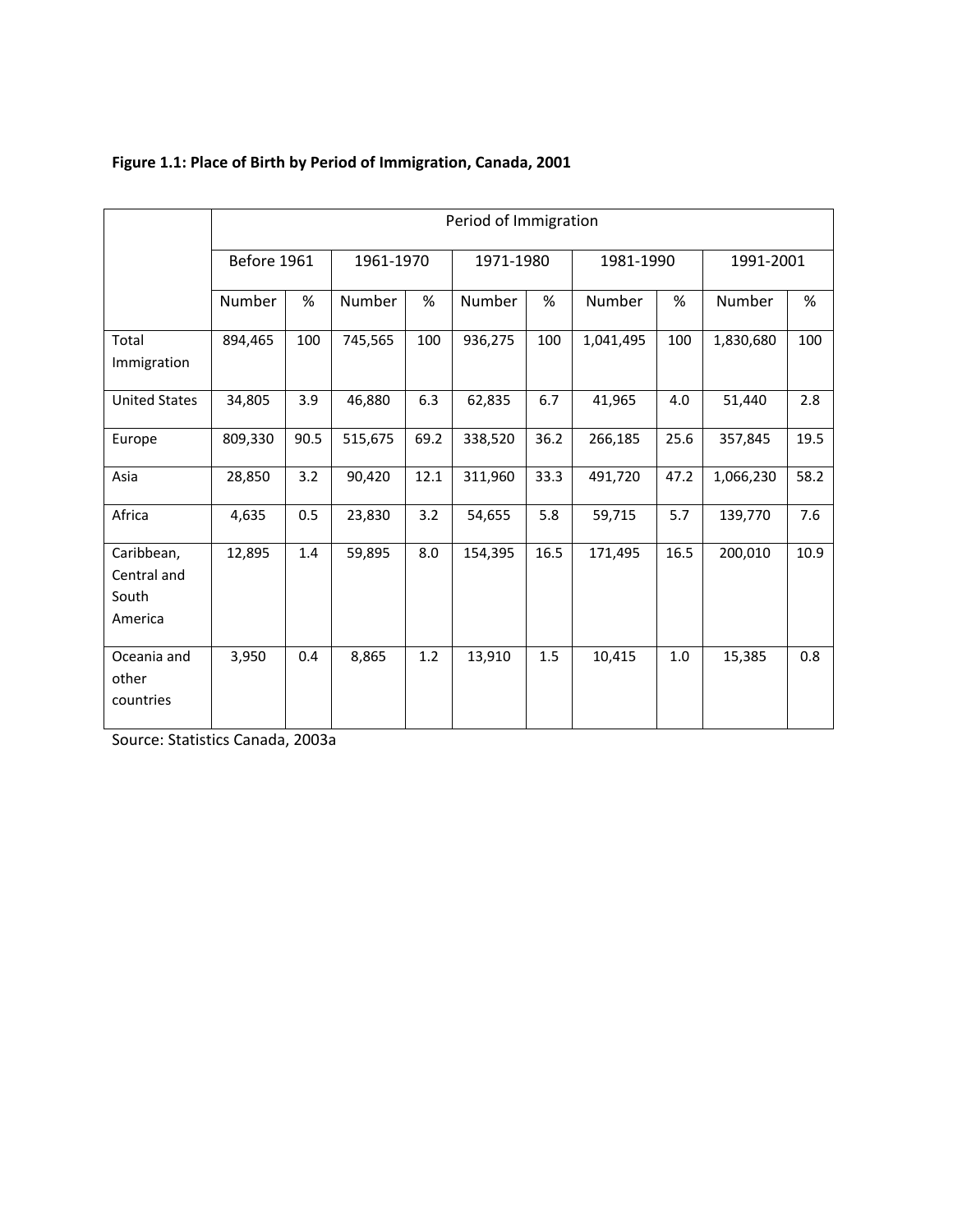

# **Figure 1.2 Canadian Per Capita Consumption of Cheese 1980-2004**

1980198119821983198419851986198719881989199019911992199319941995199619971998199920002001200220032004

**Years**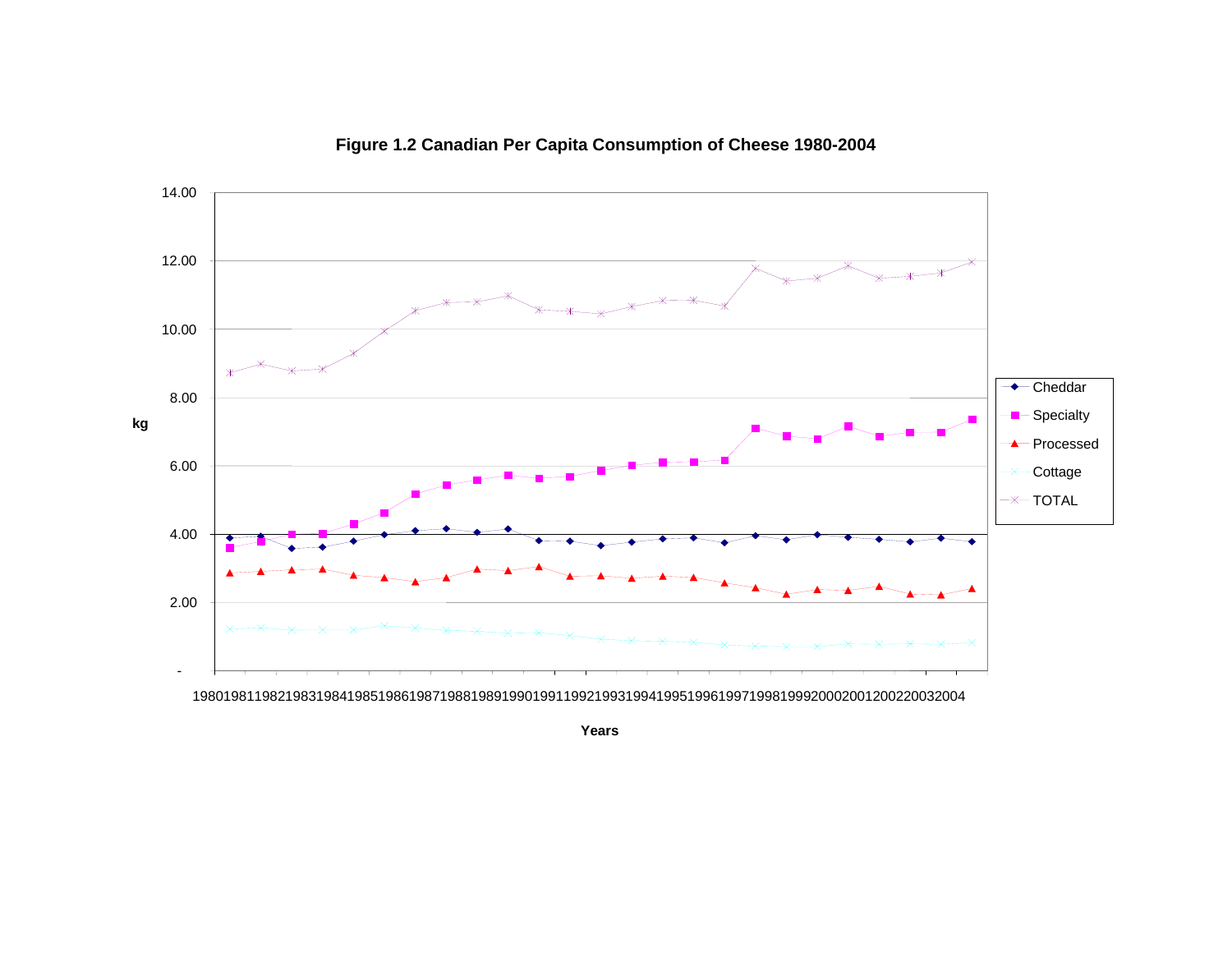

**Figure 1.3 Canadian Per Capita Consumption of Milk 1980-2004**

**Years**